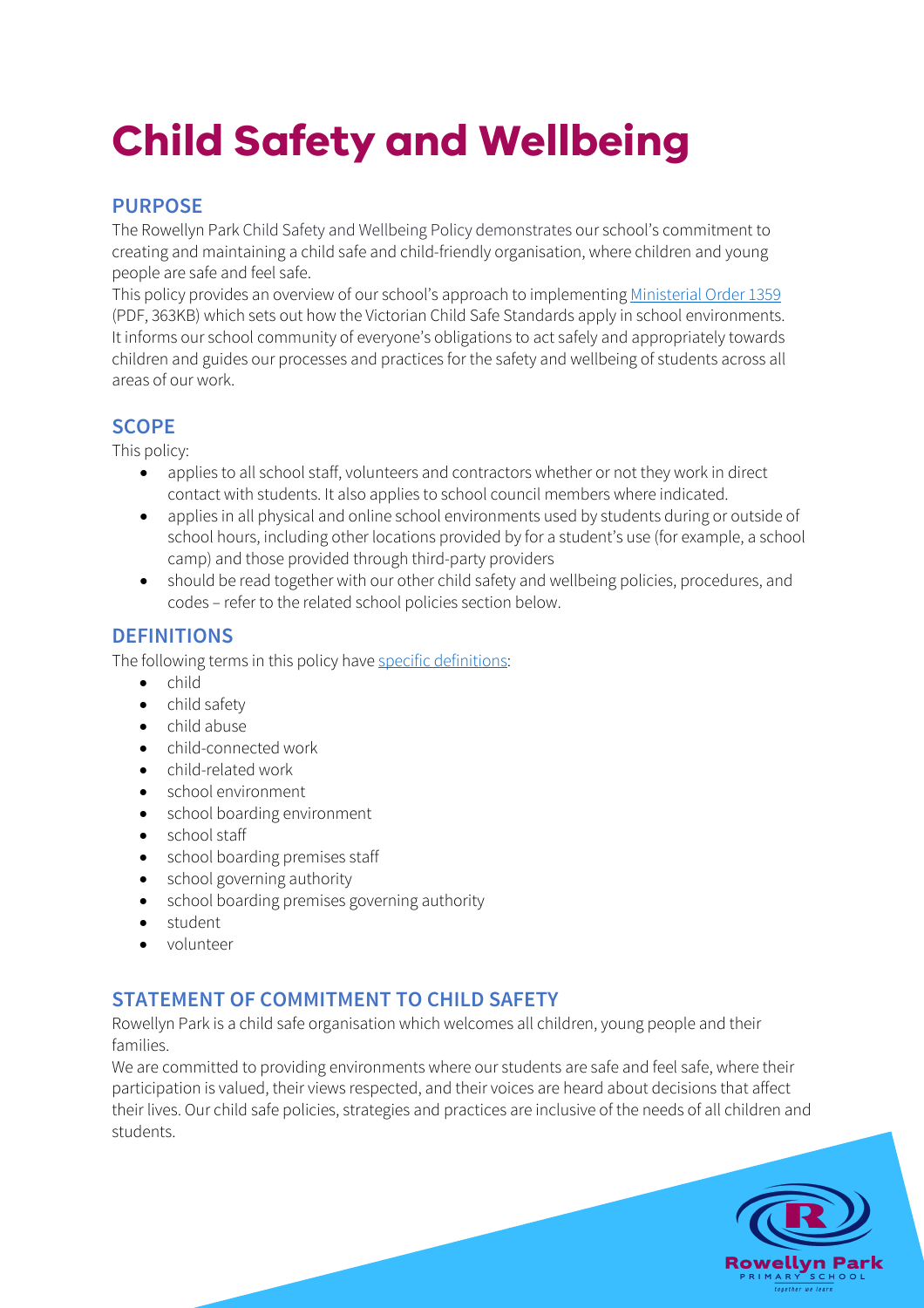We have no tolerance for child abuse and take proactive steps to identify and manage any risks of harm to students in our school environments.

We promote positive relationships between students and adults and between students and their peers. These relationships are based on trust and respect.

We take proactive steps to identify and manage any risk of harm to students in our school environment. When child safety concerns are raised or identified, we treat these seriously and respond promptly and thoroughly.

Particular attention is given to the child safety needs of Aboriginal students, those from culturally and linguistically diverse backgrounds, international students, students with disabilities, those unable to live at home, children and young people who identify as lesbian, gay, bisexual, trans and gender diverse, intersex and queer (LGBTIQ+) and other students experiencing risk or vulnerability. Inappropriate or harmful behaviour targeting students based on these or other characteristics, such as racism or homophobia, are not tolerated at our school, and any instances identified will be addressed with appropriate consequences.

Child safety is a shared responsibility. Every person involved in our school has an important role in promoting child safety and wellbeing and promptly raising any issues or concerns about a child's safety.

We are committed to regularly reviewing our child safe practices, and seeking input from our students, families, staff, and volunteers to inform our ongoing strategies.

# **ROLES AND RESPONSIBILITIES**

## *School leadership team*

Our school leadership team (comprising the Principal, Assistant Principals, Student Wellbeing Coordinator and Inclusion Leader) is responsible for ensuring that a strong child safe culture is created and maintained, and that policies and practices are effectively developed and implemented in accordance with Ministerial Order 1359.

Principals and assistant principals will:

- ensure effective child safety and wellbeing governance, policies, procedures, codes and practices are in place and followed
- model a child safe culture that facilitates the active participation of students, families and staff in promoting and improving child safety, cultural safety and wellbeing
- enable inclusive practices where the diverse needs of all students are considered
- reinforce high standards of respectful behaviour between students and adults, and between students
- promote regular open discussion on child safety issues within the school community including at leadership team meetings, staff meetings and school council meetings
- facilitate regular professional learning for staff and volunteers (where appropriate) to build deeper understandings of child safety, cultural safety, student wellbeing and prevention of responding to abuse
- create an environment where child safety complaints and concerns are readily raised, and no one is discouraged from reporting an allegation of child abuse to relevant authorities.

## *School staff and volunteers*

All staff and volunteers will:

- participate in child safety and wellbeing induction and training provided by the school or the Department of Education and Training, and always follow the school's child safety and wellbeing policies and procedures
- act in accordance with our Child Safety Code of Conduct

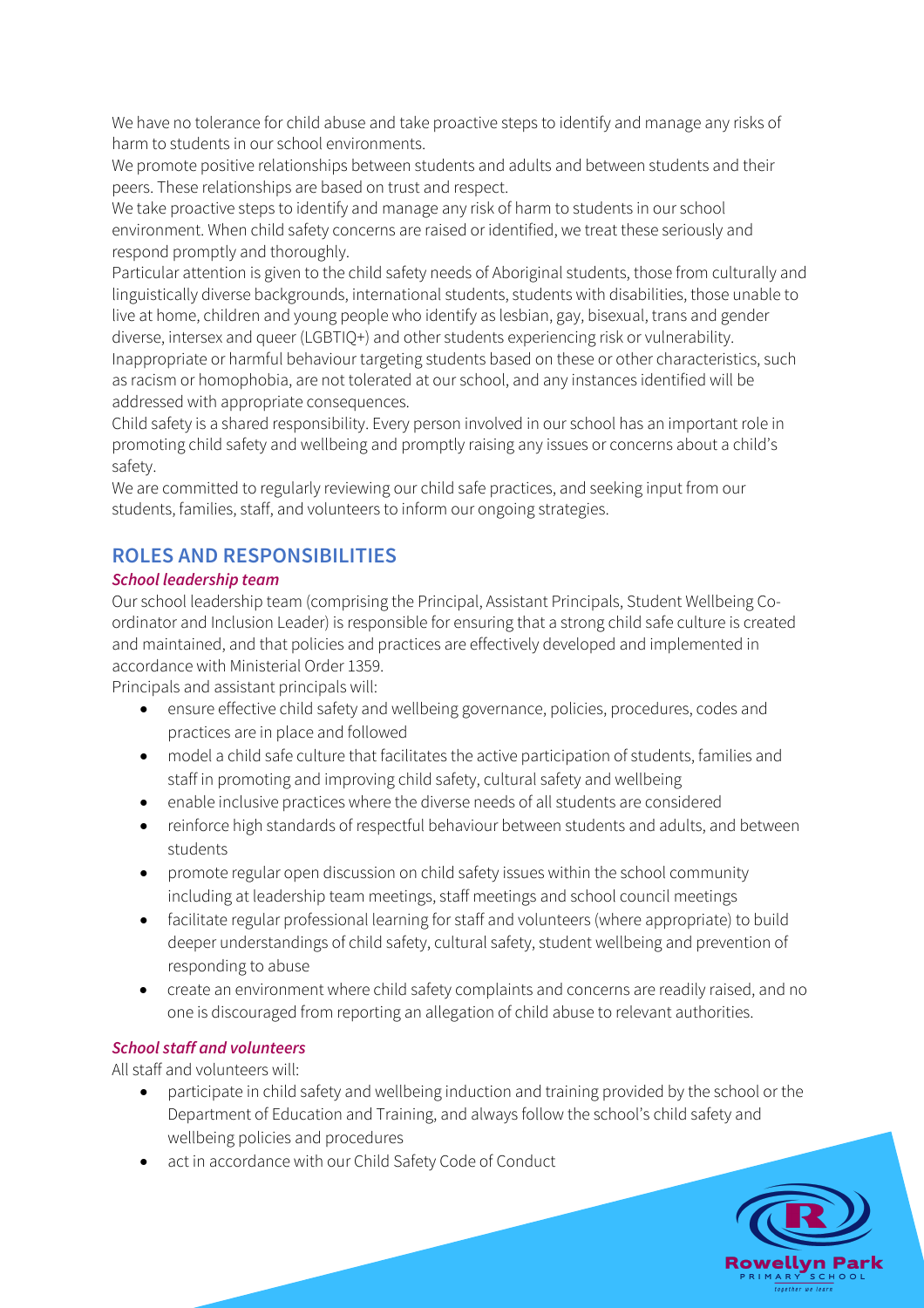- identify and raise concerns about child safety issues in accordance with our Child Safety Responding and Reporting Obligations Policy and Procedures, including following the Four Critical Actions for Schools
- ensure students' views are taken seriously and their voices are heard about decisions that affect their lives
- implement inclusive practices that respond to the diverse needs of students.

## *School council*

In performing the functions and powers given to them under the *Education and Training Reform Act 2006*, school council members will:

- champion and promote a child safe culture with the broader school community
- ensure that child safety is a regular agenda item at school council meetings
- undertake annual training on child safety,
- approve updates to, and act in accordance with the Child Safety Code of Conduct to the extent that it applies to school council employees and members
- when hiring school council employees, ensure that selection, supervision, and management practices are child safe "At our school, school council employment duties are delegated to the principal who is bound by this policy".

# **SPECIFIC STAFF CHILD SAFETY RESPONSIBILITIES**

Rowellyn Park has nominated a child safety champion to support the principal to implement our child safety policies and practices, including staff and volunteer training. The responsibilities of the child safety champion are outlined at Guidance for child safety champions.

Our principal and child safety champion are the first point of contact for child safety concerns or queries and for coordinating responses to child safety incidents.

- Student Management AP is responsible for monitoring the school's compliance with the Child Safety and Wellbeing Policy. Anyone in our school community should approach SMAP if they have any concerns about the school's compliance with the Child Safety and Wellbeing Policy.
- SMAP is responsible for informing the school community about this policy, and making it publicly available
- Other specific roles and responsibilities are named in other child safety policies and procedures, including the Child Safety Code of Conduct, Child Safety Responding and Reporting Obligations (including Mandatory Reporting) Policy and Procedures, and Child Safety Risk Register.

Our school has also established a Child Safety and Wellbeing Team and a Student Reference Group on child safety. The Child Safety and Wellbeing Team meet regularly to identify and respond to any ongoing matters related to child safety and wellbeing. The Student Reference Group provides an opportunity for students to provide input into school strategies.

Our Risk Management Committee monitors the Child Safety Risk Register.

## *Child Safety Code of Conduct*

Our Child Safety Code of Conduct sets the boundaries and expectations for appropriate behaviours between adults and students. It also clarifies behaviours that are not acceptable in our physical and online environments.

We ensure that students also know what is acceptable and what is not acceptable so that they can be clear and confident about what to expect from adults in the school.

The Child Safety Code of Conduct also includes processes to report inappropriate behaviour.

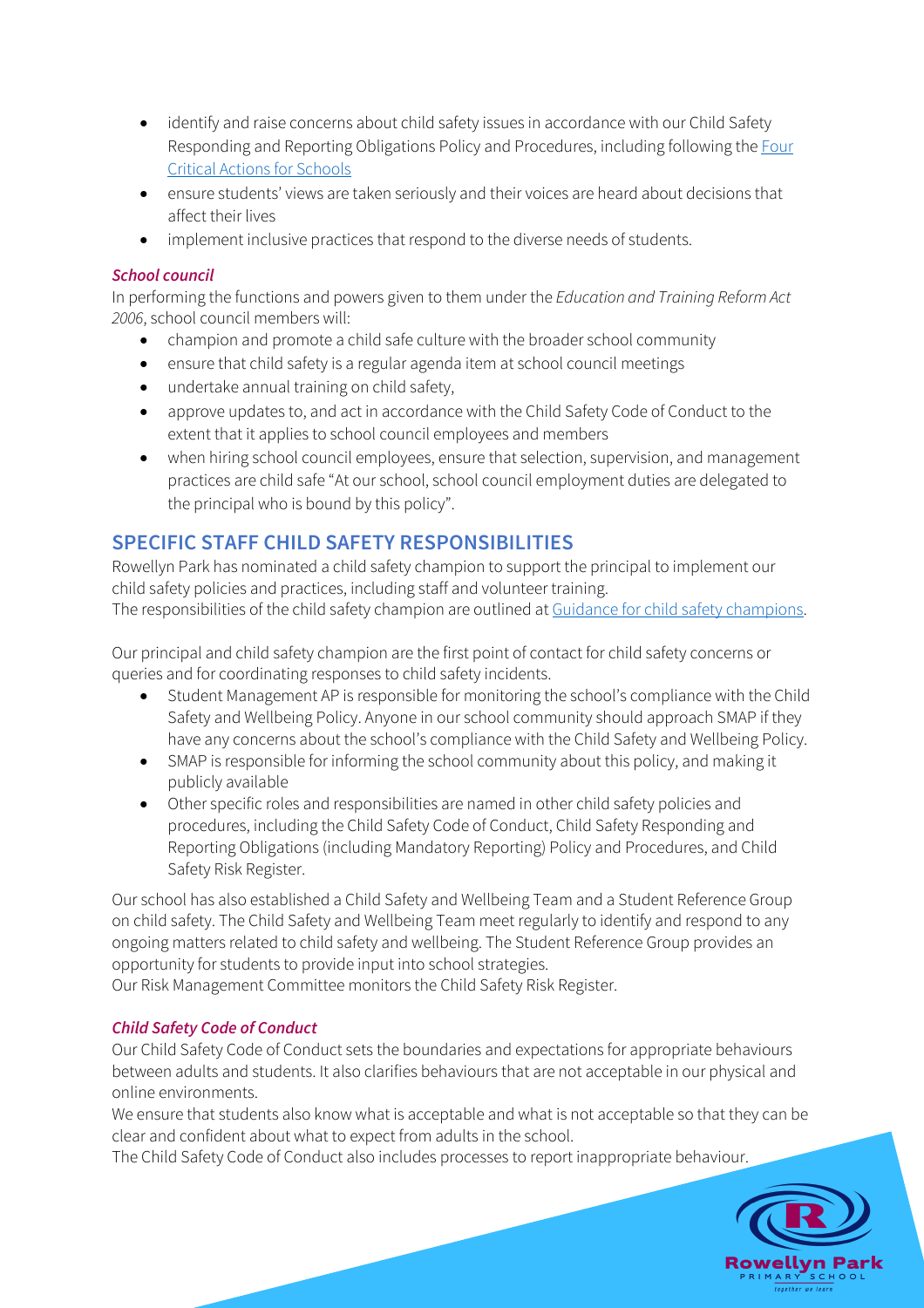#### *Managing risks to child safety and wellbeing*

At our school we identify, assess and manage risks to child safety and wellbeing in our physical and online school environments. These risks are managed through our child safety and wellbeing policies, procedures and practices, and in our activity specific risk registers, such as those we develop for offsite overnight camps, adventure activities and facilities and services we contract through third party providers for student use.

Our Child Safety Risk Register is used to record any identified risks related to child abuse alongside actions in place to manage those risks. Our school leadership team will monitor and evaluate the effectiveness of the actions in the Child Safety Risk Register at least annually.

#### *Establishing a culturally safe environment*

At Rowellyn Park, we are committed to establishing an inclusive and culturally safe school where the strengths of Aboriginal culture, values and practices are respected.

We think about how every student can have a positive experience in a safe environment. For Aboriginal students, we recognise the link between Aboriginal culture, identity and safety and actively create opportunities for Aboriginal students and the Aboriginal community to have a voice and presence in our school planning, policies, and activities.

We have developed the following strategies to promote cultural safety in our school community: We will create an environment that is safe for Aboriginal and Torres Strait Islander people. There will be no assault, challenge or denial of their identity and experience. We will have shared respect, shared meaning and shared knowledge. We will do this through:

- **Protocols**
- Personal knowledge
- Partnerships
- Process
- Positive purpose

#### *Student empowerment*

To support child safety and wellbeing at Rowellyn Park, we work to create an inclusive and supportive environment that encourages students and families to contribute to our child safety approach and understand their rights and their responsibilities.

Respectful relationships between students are reinforced and we encourage strong friendships and peer support in the school to ensure a sense of belonging through implementing our whole school approach to Respectful Relationships, our student Code of Conduct, our school values and SWPBS. We inform students of their rights through our whole school approach to Respectful Relationships and give them the skills and confidence to recognise unsafe situations with adults or other students and to speak up and act on concerns relating to themselves or their peers. We ensure our students know who to talk to if they are worried or feeling unsafe and we encourage them to share concerns with a trusted adult at any time. Students and families can also access information on how to report concerns from the school office.

When the school is gathering information in relation to a complaint about alleged misconduct or abuse of a child, we will listen to the complainant's account and take them seriously, check our understanding of the complaint, support the student and keep them (and their parents and carers, as appropriate) informed about progress.

## **FAMILY ENGAGEMENT**

Our families and the school community have an important role in monitoring and promoting children's safety and wellbeing and helping children to raise any concerns.

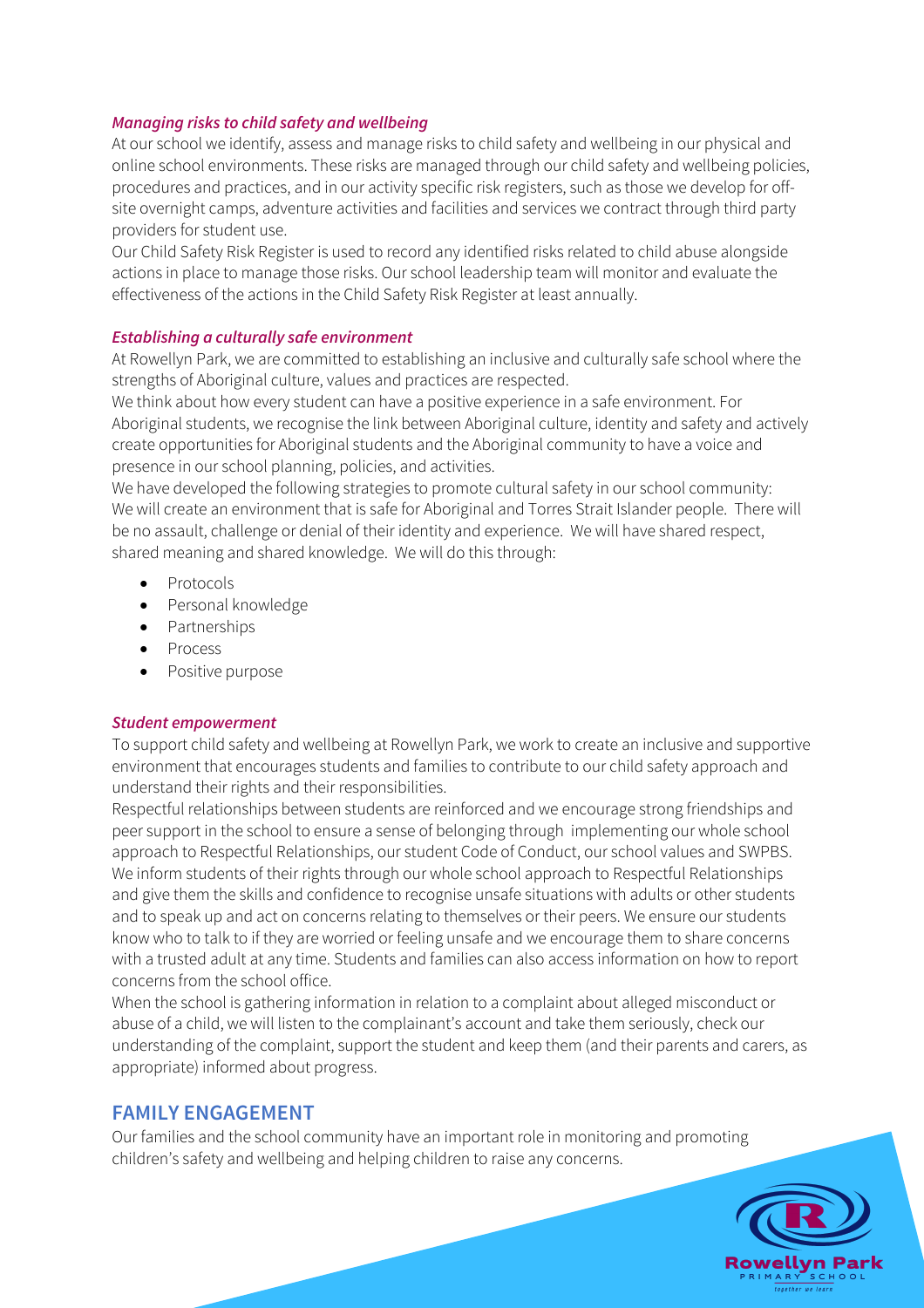To support family engagement, at Rowellyn Park we are committed to providing families and community with accessible information about our school's child safe policies and practices and involving them in our approach to child safety and wellbeing.

We will create opportunities for families to have input into the development and review of our child safety policies and practices and encourage them to raise any concerns and ideas for improvement. We do this by:

- all of our child safety policies and procedures will be available for students and parents at www.rowellynpark.vic.edu.au
- Compass notifications will inform families and the school community about any significant updates to our child safety policies or processes, and strategies or initiatives that we are taking to ensure student safety.
- PROTECT Child Safety posters will be displayed across the school

# *Diversity and equity*

As a child safe organisation, we celebrate the rich diversity of our students, families and community and promote respectful environments that are free from discrimination. Our focus is on wellbeing and growth for all.

We recognise that every child has unique skills, strengths and experiences to draw on. We pay particular attention to individuals and groups of children and young people in our community with additional and specific needs. This includes tailoring our child safety strategies and supports to the needs of:

- Aboriginal children and young people
- children from culturally and linguistically diverse backgrounds
- children and young people with disabilities
- children unable to live at home or impacted by family violence
- international students
- children and young people who identify as LGBTIQ+.

Our Student Wellbeing and Engagement Policy, and Diversity and Inclusion Policy provides more information about the measures we have in place to support diversity and equity.

## *Suitable staff and volunteers*

At Rowellyn Park, we apply robust child safe recruitment, induction, training, and supervision practices to ensure that all staff, contractors, and volunteers are suitable to work with children.

## *Staff recruitment*

When recruiting staff, we follow the Department of Education and Training's recruitment policies and guidelines, available on the Policy and Advisory Library (PAL) at:

- Recruitment in Schools
- Suitability for Employment Checks
- School Council Employment
- Contractor OHS Management.

When engaging staff to perform child-related work, we:

- sight, verify and record the person's Working with Children clearance or equivalent background check such as a Victorian teaching registration
- collect and record:
	- o proof of the person's identity and any professional or other qualifications
	- o the person's history of working with children

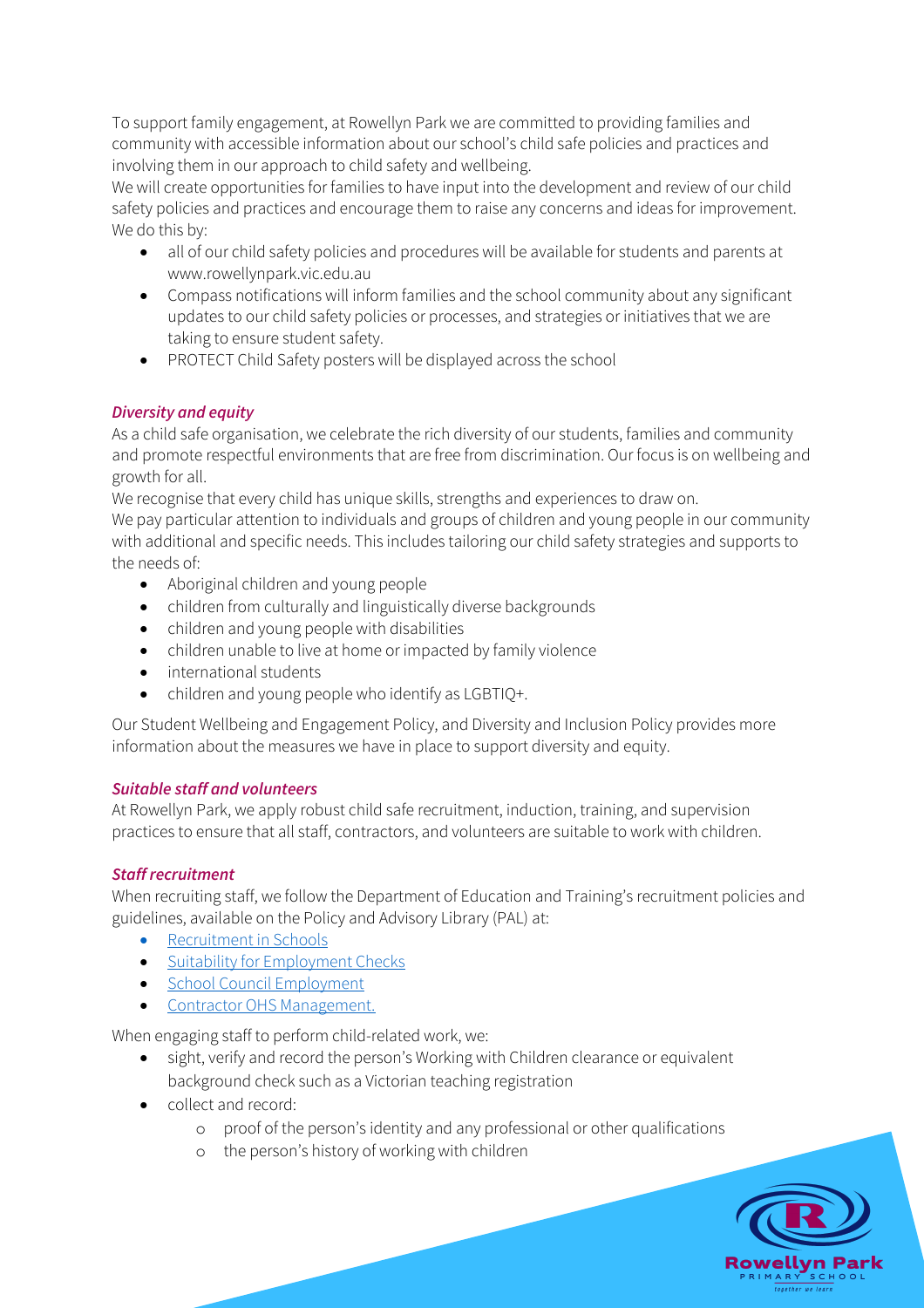- o references that address suitability for the job and working with children.
- o references that address suitability for the job and working with children.

## *Staff induction*

All newly appointed staff will be expected to participate in our child safety and wellbeing induction program. The program will include a focus on:

- the Child Safety and Wellbeing Policy (this document)
- the Child Safety Code of Conduct
- the Child Safety Responding and Reporting Obligations (including Mandatory Reporting) Policy and Procedures and
- any other child safety and wellbeing information that school leadership considers appropriate to the nature of the role.

# **ONGOING SUPERVISION AND MANAGEMENT OF STAFF**

All staff engaged in child-connected work will be supervised appropriately to ensure that their behaviour towards children is safe and appropriate.

Staff will be monitored and assessed to ensure their continuing suitability for child-connected work. This will be done by through regular performance reviews and observations.

Inappropriate behaviour towards children and young people will be managed swiftly and in accordance with our school and department policies and our legal obligations. Child safety and wellbeing will be paramount.

## *Suitability of volunteers*

All volunteers are required to comply with our Volunteers Policy which describes how we assess the suitability of prospective volunteers and outlines expectations in relation to child safety and wellbeing induction and training, and supervision and management.

## *Child safety knowledge, skills and awareness*

Ongoing training and education are essential to ensuring that staff understand their roles and responsibilities and develop their capacity to effectively address child safety and wellbeing matters. In addition to the child safety and wellbeing induction, our staff will participate in a range of training and professional learning to equip them with the skills and knowledge necessary to maintain a child safe environment.

Staff child safety and wellbeing training will be delivered at least annually and will include guidance on:

- our school's child safety and wellbeing policies, procedures, codes, and practices
- completing the Protecting Children Mandatory Reporting and Other Legal Obligations online module annually
- recognising indicators of child harm including harm caused by other children and students
- responding effectively to issues of child safety and wellbeing and supporting colleagues who disclose harm
- how to build culturally safe environments for children and students
- information sharing and recordkeeping obligations
- how to identify and mitigate child safety and wellbeing risks in the school environment.

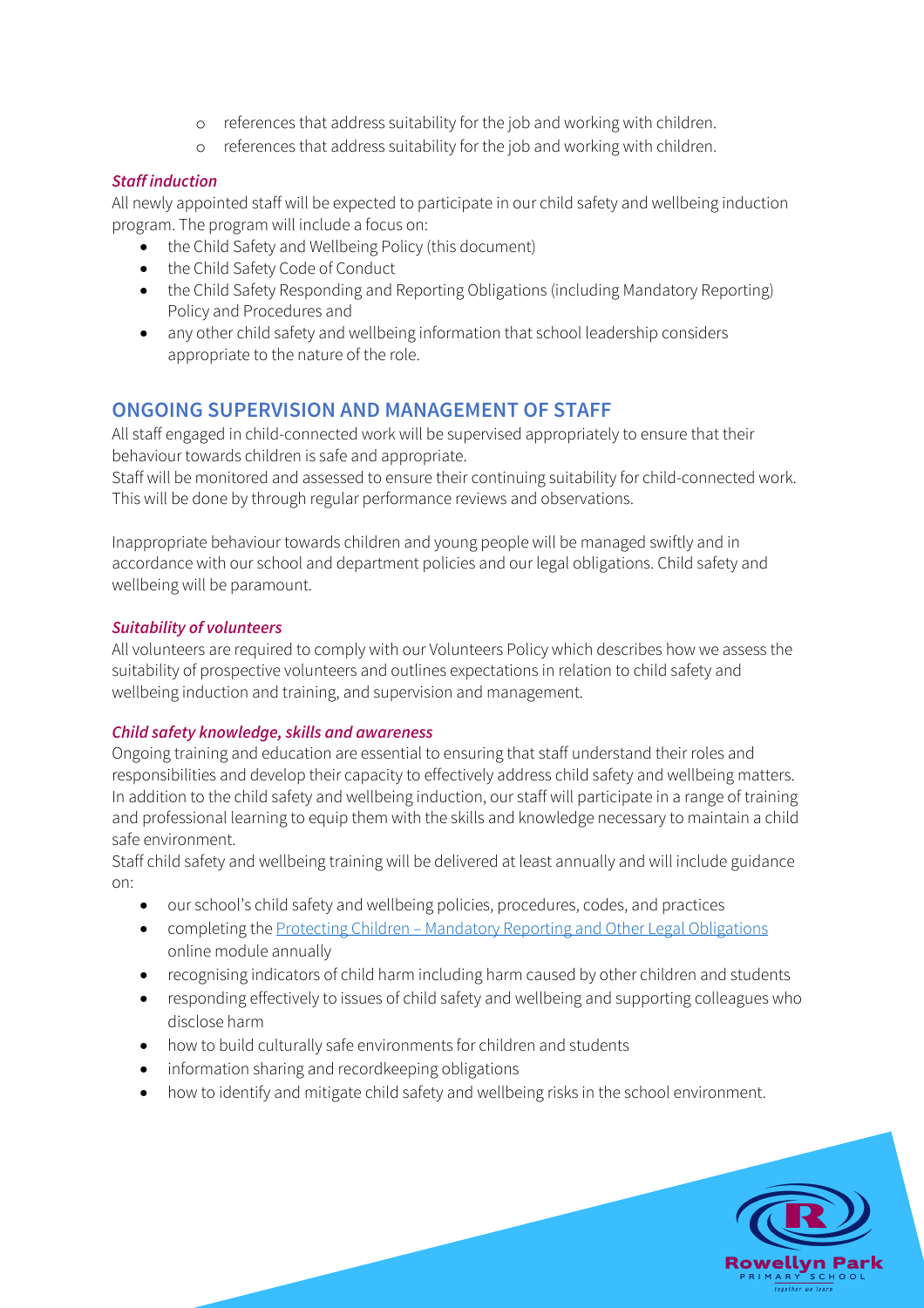Other professional learning and training on child safety and wellbeing, for example, training for our volunteers, will be tailored to specific roles and responsibilities and any identified or emerging needs or issues.

# **SCHOOL COUNCIL TRAINING AND EDUCATION**

To ensure our school council is equipped with the knowledge required to make decisions in the best interests of student safety and wellbeing, and to identify and mitigate child safety and wellbeing risks in our school environment, the council is trained at least annually. Training includes guidance on:

- individual and collective obligations and responsibilities for implementing the Child Safe Standards and managing the risk of child abuse
- child safety and wellbeing risks in our school environment
- Rowellyn Park child safety and wellbeing policies, procedures, codes and practices

## *Complaints and reporting processes*

Rowellyn Park fosters a culture that encourages staff, volunteers, students, parents, and the school community to raise concerns and complaints. This makes it more difficult for breaches of the code of conduct, misconduct or abuse to occur and remain hidden.

We have clear pathways for raising complaints and concerns and responding and this is documented in our school's Complaint Policy.

If there is an incident, disclosure, allegation or suspicion of child abuse, all staff and volunteers (including school council employees) must follow our Child Safety Responding and Reporting Obligations Policy and Procedures. Our policy and procedures address complaints and concerns of child abuse made by or in relation to a child or student, school staff, volunteers, contractors, service providers, visitors or any other person while connected to the school.

As soon as any immediate health and safety concerns are addressed, and relevant school staff have been informed, we will ensure our school follows:

- the Four Critical Actions for complaints and concerns relating to adult behaviour towards a child
- the Four Critical Actions: Student Sexual Offending for complaints and concerns relating to student sexual offending

Our Student Wellbeing and Engagement Policy and Bullying Prevention Policy cover complaints and concerns relating to student physical violence or other harmful behaviours.

#### *Communications*

Rowellyn Park is committed to communicating our child safety strategies to the school community through:

- ensuring that key child safety and wellbeing policies are available on our website including the Child Safety and Wellbeing Policy (this document), Child Safety Code of Conduct, and the Child Safety Responding and Reporting Obligations (including Mandatory Reporting) Policy and Procedure
- displaying PROTECT posters around the school
- updates through Compass
- ensuring that child safety is a regular agenda item at school leadership meetings, staff meetings and school council meetings.

#### *Privacy and information sharing*

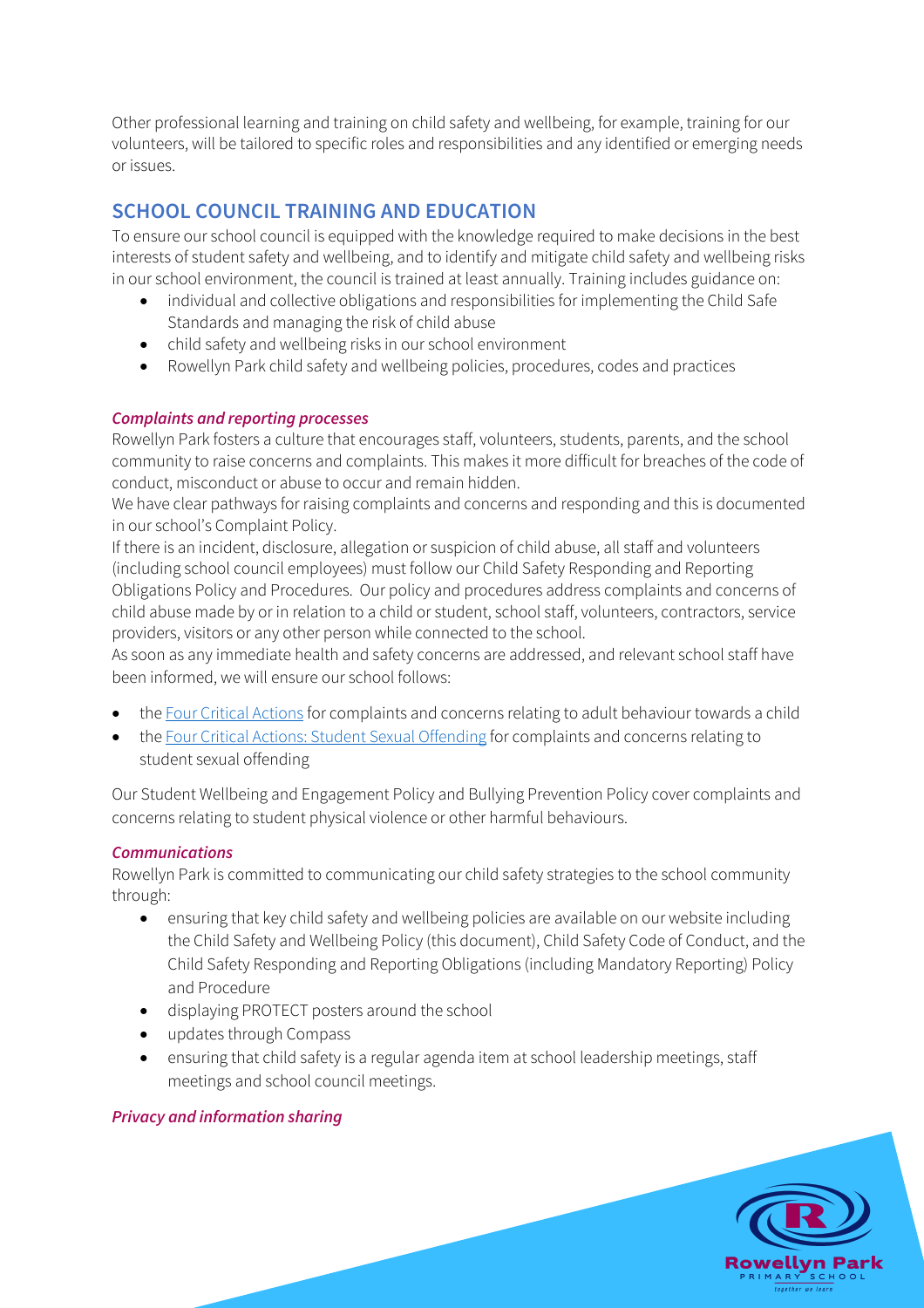Rowellyn Park collects, uses, and discloses information about children and their families in accordance with Victorian privacy laws, and other relevant laws. For information on how our school collects, uses and discloses information refer to: Schools' Privacy Policy.

## *Records management*

We acknowledge that good records management practices are a critical element of child safety and wellbeing and manage our records in accordance with the Department of Education and Training's policy: Records Management – School Records

## *Review of child safety practices*

At Rowellyn Park, we have established processes for the review and ongoing improvement of our child safe policies, procedures, and practices.

We will:

- review and improve our policy every 2 years or after any significant child safety incident
- analyse any complaints, concerns, and safety incidents to improve policy and practice
- act with transparency and share pertinent learnings and review outcomes with school staff and our school community.

## *Related policies and procedures*

This Child Safety and Wellbeing Policy is to be read in conjunction with other related school policies, procedures, and codes. These include our:

- Bullying Prevention Policy
- Child Safety Responding and Reporting Obligations Policy and Procedures
- Child Safety Code of Conduct
- Complaints Policy
- Digital Learning Policy
- Inclusion and Diversity Policy
- Student Wellbeing and Engagement Policy
- Visitors Policy
- Volunteers Policy

# **RELATED DEPARTMENT OF EDUCATION AND TRAINING POLICIES**

- Bullying Prevention and Response Policy
- Child and Family Violence Information Sharing Schemes
- Complaints Policy
- Contractor OHS Management Policy
- Digital Learning in Schools Policy
- Family Violence Support
- Protecting Children: Reporting Obligations Policy
- Policy and Guidelines for Recruitment in Schools
- Reportable Conduct Policy
- Student Wellbeing and Engagement Policy
- Supervision of Students Policy
- Visitors in Schools Policy
- Volunteers in Schools Policy
- Working with Children and other Suitability Checks for School Volunteers and Visitors